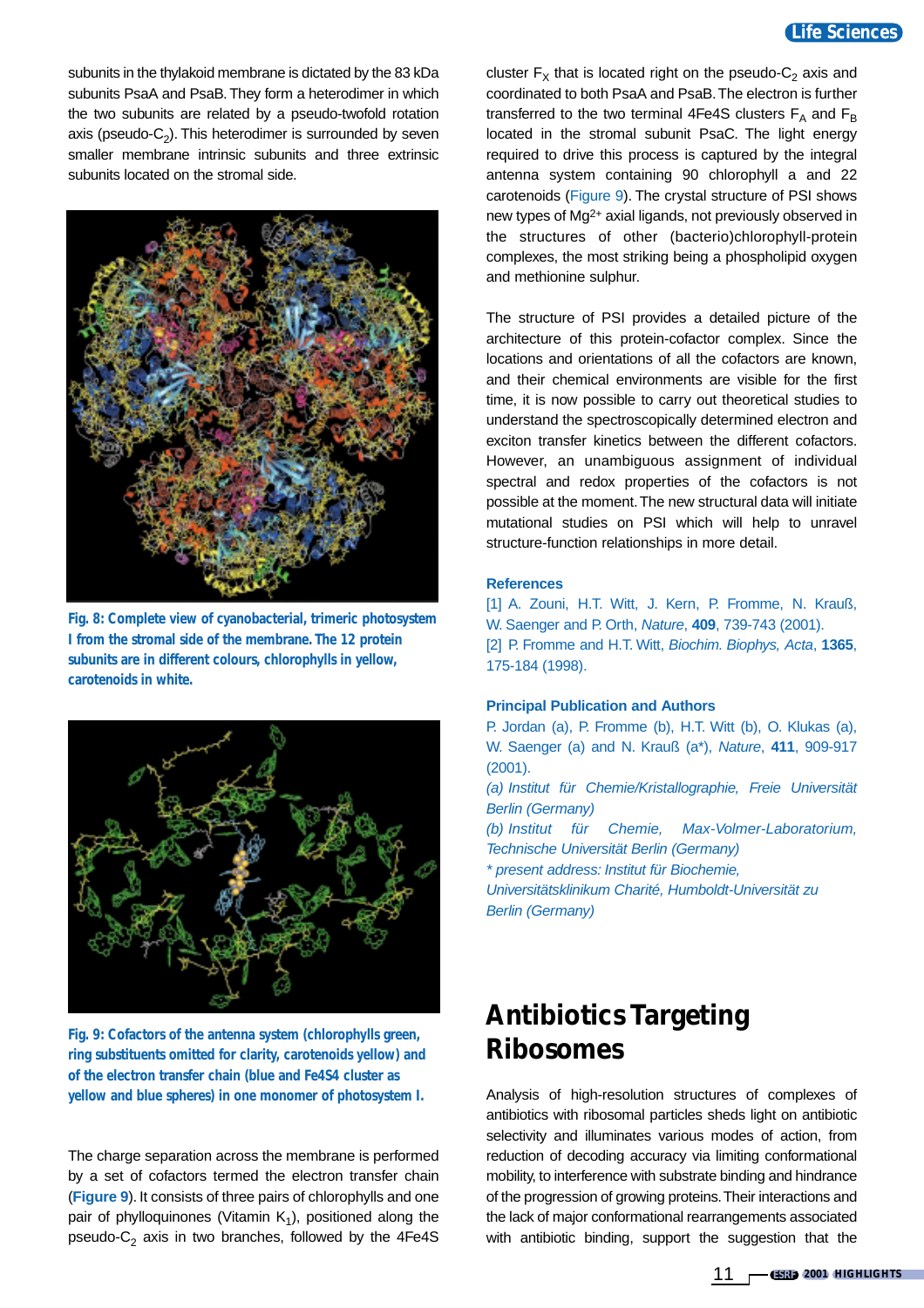## **Life Sciences**

ribosome provides a framework for peptide bond formation, rather than enzymatic activity.

Resistance to antibiotics is a significant problem in modern therapeutics. Ribosomes of pathogenic bacteria are major targets for antibiotics. Ribosomes are a cellular organelle catalysing the translation of genetic code into proteins.They are protein/RNA assemblies arranged in two subunits that associate for performing protein biosynthesis. The large subunit (1.5 megaDa, 3000 nucleotides in two RNA chains and ~35 proteins) creates the peptide bonds and provides the path for emerging nascent proteins. The smaller subunit (0.85 megaDa, 1500 nucleotides in one RNA chain and ~20 proteins) has key roles in controlling the fidelity of codon-anti-codon base-pairing and in initiating the biosynthetic process.

The high-resolution structures of ribosomal subunits from two pathogen-models [1], obtained recently by bright synchrotron radiation, were used as a reference that allowed unambiguous localisation of several antibiotics. Among those reported here, six were clinically relevant and one was of no clinical use. All were found to bind primarily to ribosomal RNA and their binding did not cause major conformational changes.

**Small subunit antibiotics:** Tetracycline was found to be a multi-site antibiotic with inhibitory action that stems from its interference with A-site tRNA binding. Edeine, a universal agent, inhibits the initiation of protein synthesis by linking critical features for tRNA, IF3 and mRNA binding, thus imposing constraints on ribosomal mobility that accompany the translation process (**Figure 10**). Its universality implies conservation of structural elements important for initiation.



**Fig. 10: (Left) The small ribosomal subunit. The mRNA path and the P-(orange) and E-(yellow) sites are shown. The RNA features that are "frozen" by edeine are highlighted in white and cyan. In the assembled ribosome the large subunit will face the left side of the particle.** 

**(Middle) top: the free edeine binding site. Bottom: the structure of edeine. (Right) Detailed view of edeine (purple) binding site. Note the newly formed base pair (green).**



**Fig. 11: The position of erythromycin (red) within the large ribosomal subunit - RNA (dark green), the proteins (light green). The view is from the active site into the protein exit tunnel.**

**Large subunit antibiotics:** Chloramphenicol targets the peptidyl transferase cavity close to the amino acceptor group of tRNA. Clindamycin interferes with substrate binding and physically hinders the path of the growing peptide chain.The macrolides erythromycin, clarithromycin and roxithromycin bind to the entrance of the protein exit tunnel and block the progression of nascent proteins (**Figure 11**). Interestingly, none of these antibiotics binds to the nucleotides assigned to be crucial for the catalytic mechanism of the ribosome that was proposed based on the 2.4 Å structure of the Haloarcula marismortui large subunit [2].

Comparative studies have helped to identify elements that may confer drug selectivity (e.g. **Figure 12**). The antibiotics



**Fig. 12: Clindamycin binding site shown on a superposition of the backbone of the peptidyl transfer ring of a eubacterial pathogen model (D50S) and of its archeal counterpart (H50S) which serves as a model for eukaryotes (***E. coli* **numbering scheme).**